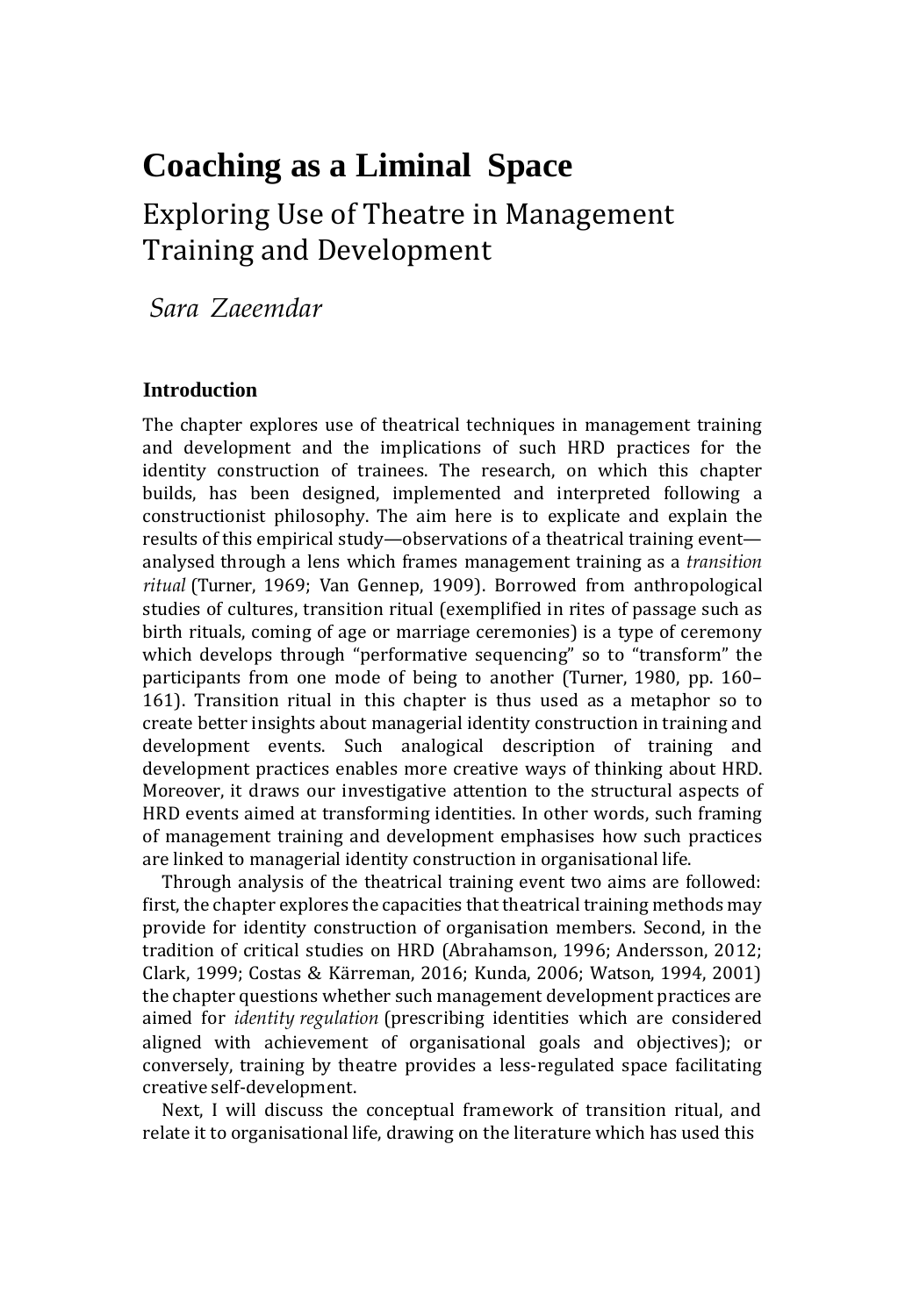conceptualisation for metaphorical analyses of organisational practices and identities. The coaching event, Rehearsal for Reality: Difficult Performance Conversations will be described through the lens of transition ritual. Analysis and conclusions will follow.

# **On Transition Rituals**

In Turner's definition, a ritual is a social performance that "transforms" the participants from one mode of being to another as it involves transition from one social world to another (Turner, 1980, pp. 160–161). To develop a conceptualisation of ritual process, Turner (1969, 1980) drew mainly on Van Gennep's (1909) classical formulation of *les rites de passage* staged in three phases of *separation*, *transition* and *incorporation*. Rites of passage are performed with the purpose of upward mobility of specific members of the social group. These members are first separated from their everyday lives and the established social structure. Then, they enter a 'limbo-like' space, a condition referred to in cultural studies as *liminality*, in which the transition occurs (Turner, 1969). Stripped of their established identities and status the *liminars* are directed through the transformational process. Later, having passed the transition phase successfully, they are allowed to claim their new status and position. Hence, they reincorporate into the social structure with a new identity, and the rights and obligations attached to it (Beech, 2011; Turner, 1969, 1980). Transition ritual has been employed in examination of organisational phenomena. Eriksson-Zetterquist (2002), for instance, has described a graduate training programme as a three-phase ritual: separation of the newly graduated from their previous occupation (university), entering the liminal space of training, and finally entering the corporate environment, now in a managerial position.

The condition of liminality has been specifically influential in making sense of organisational life. According to Turner (1969, p. 95), *liminal personae* are necessarily ambiguous and difficult to categorise, as the liminal space is "betwixt and between" established social structures. Such definition of liminality has been used by organisation scholars so as to explain the often tem- porary, ambiguous and uncertain state of contemporary organising spaces falling outside the traditional organisational boundaries, and the identities produced within such social settings (Borg & Söderlund, 2013, 2014; Tempest & Starkey, 2004; Zabusky & Barley, 1997). Garsten (1999), for example, applies the metaphor of liminality to transitory states of employment so as to explain the identity construction of temporary workers. Such liminal subjectivities are shown to be ambiguous and undefined. She argues that liminality of temporary work allows freedom from established organisational boundaries, hence may lead to playfulness and innovation (even rebellion), as routines are suspended and normative lines may be crossed. The liminars are "temporarily undefined, beyond the normative social structure. This weakens them, since they have no rights over others. But alsoliberates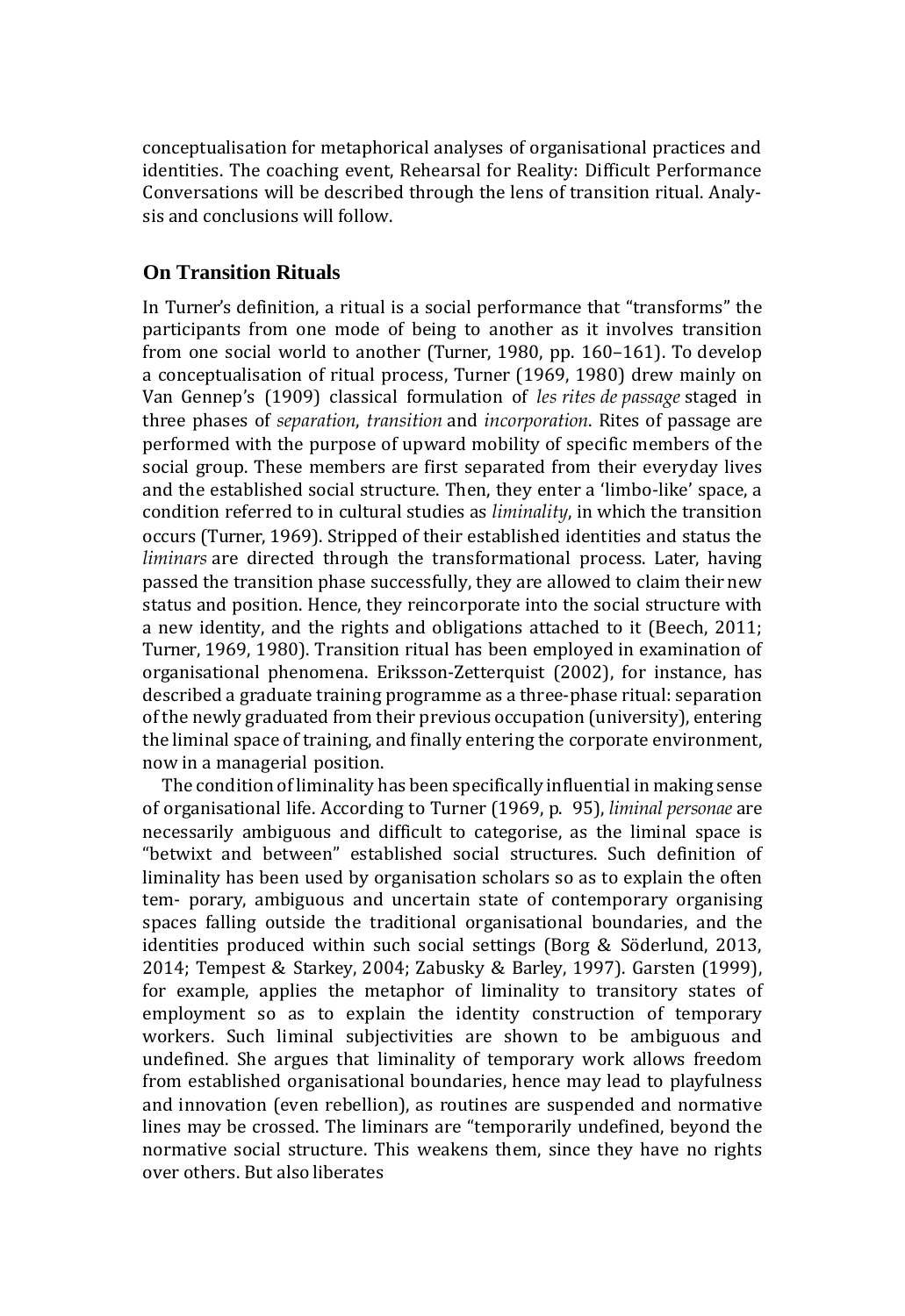them from structural obligations" (Turner, 1980, p. 27). Garsten's (1999, p. 604) observations have shown, however, that through experience of being betwixt and between established identities, the liminars become more reflexive, "turning control and monitoring onto the self". Organisational control processes then can utilise the liminal condition to regulate identities of the temporary workers (Garsten, 1999).

Describing consultancy practices, Czarniawska and Mazza (2003, p. 267) have referred to a condition of liminality where "the usual practice and order are suspended and replaced by new rites and rituals". They suggest that management consulting resembles transition rituals, where consultants are summoned to organisations to organise such rites: their task is to "temporally turn a regular organisation into a liminal one" bringing in their "foreignness of expertise" as "special powers obtained in distant places" (2003, pp. 279–280). They reflect on the fragility of consultants' liminal subjectivities. As they enter the temporary space of consulting in the client organisation, they experience a state of in-between-ness, of ambiguous and uncertain subjectivities. The liminars hence may experience anxiety.

Tempest and Starkey (2004, p. 507) draw on liminality as the condition of "existing at the limits of existing structures". They use the metaphor of liminality to explore individual and organizational learning, where work is organised mainly in networks and project teams, i.e. temporary and liminal structures between, or at the margins of, permanent organisations. In their view, liminal spaces provide opportunities for "transcending existing structures and disrupting their taken-for-grantedness" (p. 509) and as such the liminal subjectivities are exposed to different experiences, enhanced learning, and increased opportunities for self-reflection. The liminal worker however, faces anxieties of the temporary work arrangement; and so, extended liminality may create subjectivities uncertain of their level of competence and their memberships in, and loyalties to, permanent organisational structures. In dealing with such a state of anxiety the liminal persons might lose their abil- ity to practice reflexivity and reach selfawareness. In a similar vein, Ellis and Ybema (2010) examine the experiences of managers in inter-organisational networks through the lens of liminality, highlighting the changing and transitory nature of their subjectivities, and argue that extended experiences of the liminal condition may be psychologically harmful.

There are, however, more positive portrayals of the condition of liminality. Sturdy, Schwarz and Spicer (2006) theorise on liminality through examination of business dinners attended by consultants and clients. Their main argument is that although liminality provides an unstructured, unstable and fluid space in which the normal organisational rules and identities are suspended, the liminal space of business meals is not wholly unstructured, but a set of different orders, identities, and structured rituals regulate it. Moreover, the liminal subjectivities do not necessarily shape around shared anxieties of the participants, but some liminars experience the suspension with comfort and ease, not only because the liminal experience liberates from established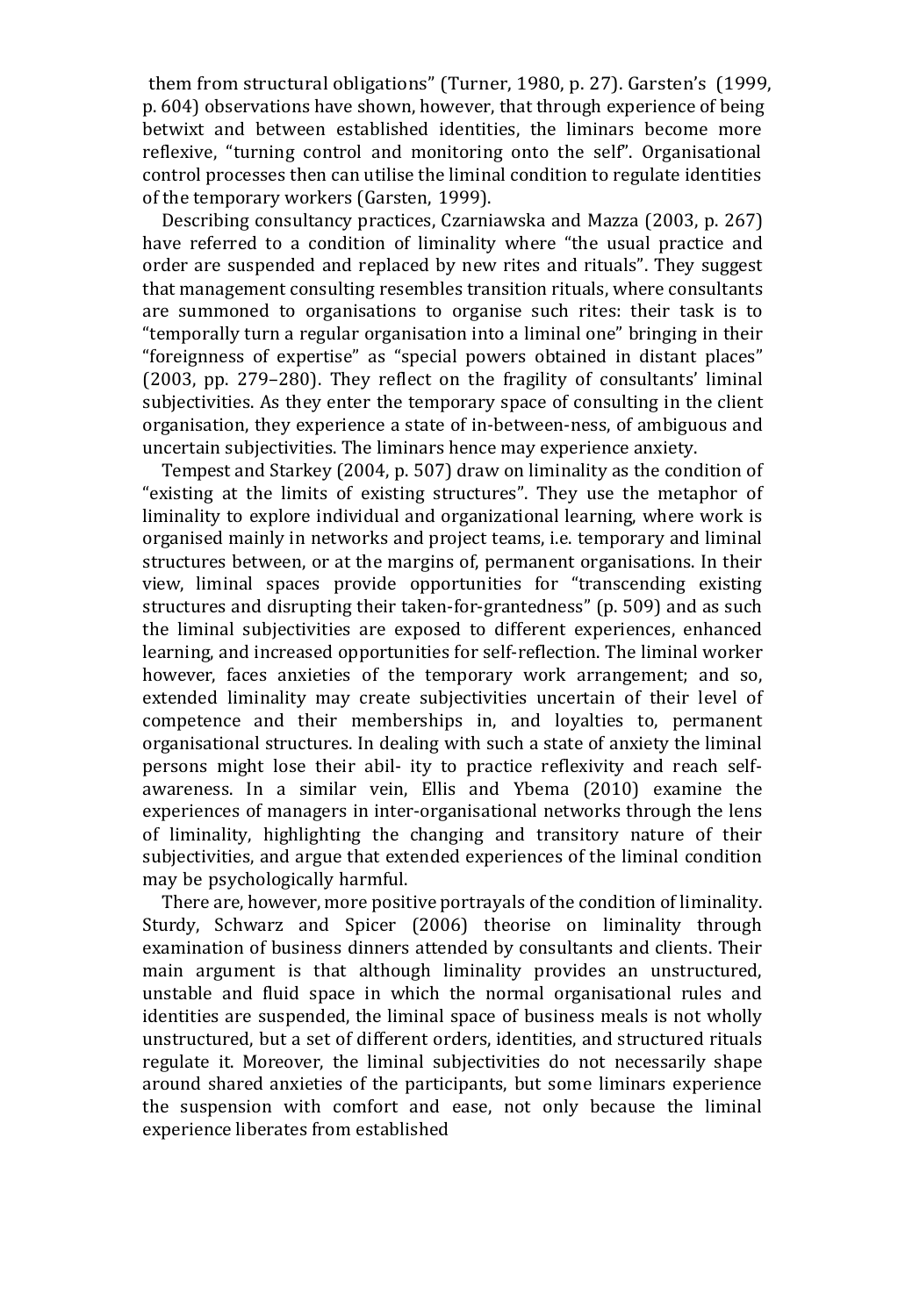conventions, but also because rules of inclusion/exclusion, and of exerting influence in the liminal space are somewhat different from the day-to-day customs, in ways that some liminars may find easier to navigate so as to constitute desired identities and organisational status (Sturdy et al., 2006). Thus the liminal space creates possibilities for creativity.

Beech (2011) also sheds a positive light in relating liminal subjectivities to identity construction in organisational settings. He argues that those subject to transition rituals practice (collective and individual) reflexivity because the liminal condition—of being 'interstructural' betwixt and between previous and new positions—persuades them to consciously examine their previous established identities. This is because the disruption of taken-for-granted routines makes the liminars pause, examine and question if any changes are required, and consequently offer them a repertoire of possible identities to take on.

The organisation literature thus alludes to the transition rituals of organising as a space for constructing subjectivities of organisation members. Some studies have reported the status-less subjectivities of the limbo-like liminal space as suffering states of anxiety, discomfort and even psychological disorder. Such subjectivities are seen as susceptible to excessive organisational (and self) monitoring, control and regulation (Czarniawska & Mazza, 2003; Ellis & Ybema, 2010; Garsten, 1999; Tempest & Starkey, 2004). Others, on the other hand, have observed that experience of liminality may also create enjoyment, liberation, creativity and reflexivity (Beech, 2010; Sturdy et al., 2006).

The chapter now builds on conceptualisations of liminality in cultural and organisation studies so as to explain the observed theatrical coaching event. Similar to transition rituals, in a training process managers experience a transition, losing their established positions in the organisation so to enter the liminal space of training. After passing through the training rituals, and bestowed with new skills, they emerge as more capable managers.

Transition ritual and the liminal condition are aimed at identity transformation; both in the original anthropological and cultural conceptualisations (Turner, 1969, 1980; Van Gennep, 1909), and the more recent organisational take. Explaining the observed training event through the lens of transition ritual consequently demonstrates how theatrical training is effectively employed as an organisational technology for constructing (or in a more cynical view, regulating) identities.

After explanation of the methodologies employed in this study, in what follows I refer to Turner's (1969) detailed account of a specific transition ritual, *rites of installation of the chief* in an African tribe; following that I will recount the training event while making comparisons with installation rites. Such framing of theatrical management development practices results in novel insights, which will be discussed in the final parts of this chapter.

## **Methodology**

The analysis draws on a study of training and development activities of L&D Australia (a pseudonym), a small consulting company founded by performing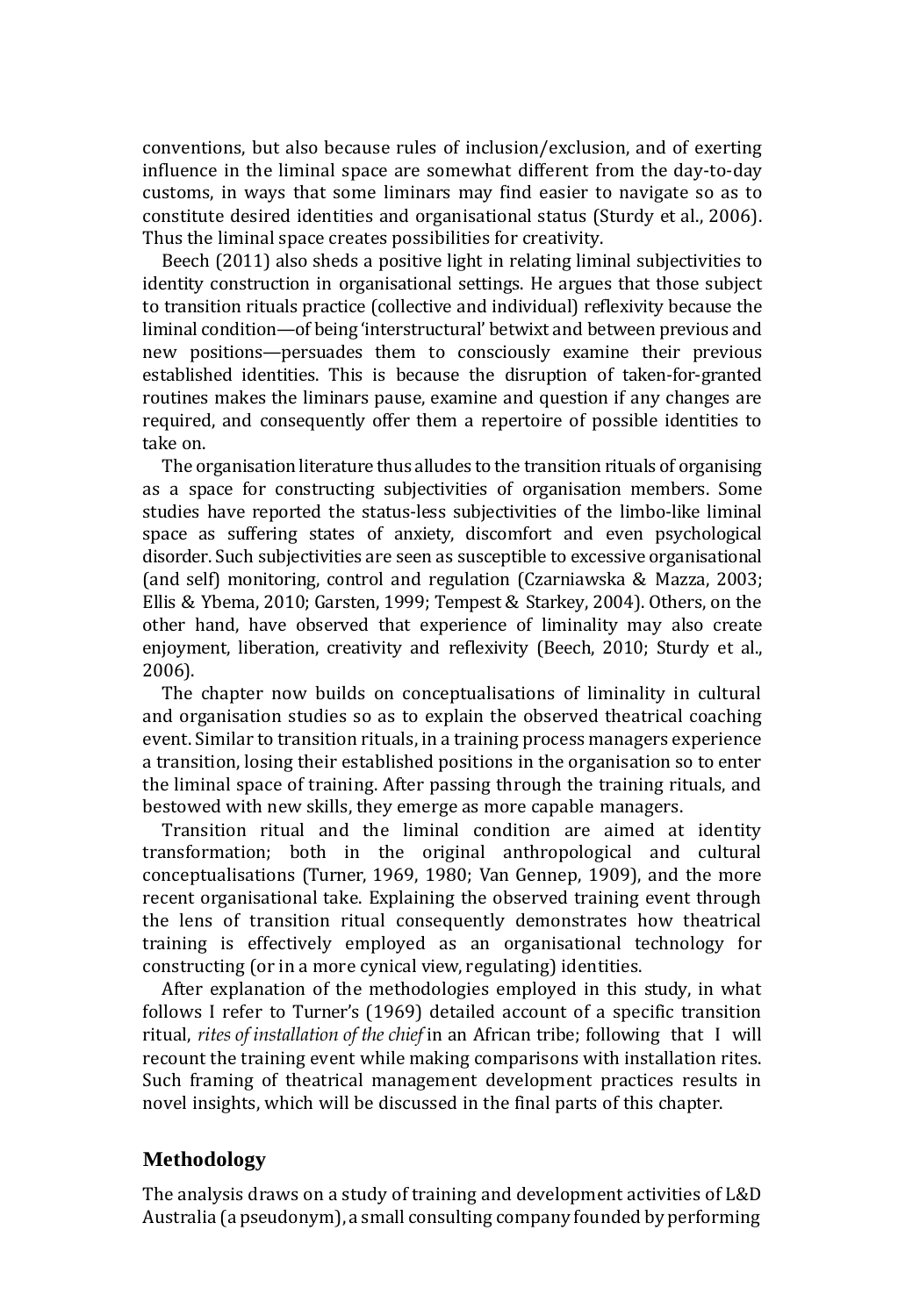art professionals which offers theatre-based training and development solutions. The choice of research methods for this study has been informed by a constructionist philosophy (Czarniawska, 2008; Gergen, 2009). During the study I had the opportunity to shadow one of the L&D Australia<br>consultants. Maria, who allowed access for observation of her daily consultants, Maria, who allowed access for observation of her activities during one month (on shadowing, see Czarniawska, 2007). The shadowing process included periods of intense note-taking, and complementary interviews (which were audio-recorded) with Maria to discuss her day's activities. Such complementary interviews are useful for getting closer to work processes in the field as they construct an image of how people make sense of field practices and what is important to them (Barley & Kunda, 2001).

The analysis builds specifically on the observation of Rehearsal for Reality: Difficult Performance Conversations, a training event conducted by a team of L&D Australia consultants, during the time I was shadowing Maria. I observed this training programme, which was delivered to a selected group of sales managers working in a pharmaceutical company in Sydney. The training event progressed from a gathering of trainees in a training room, to coaching sessions (through role-play) in smaller groups, and finally gathering back into a big group for a wrap-up and return to the routine of organisational life.

Trying to frame and make sense of the activities practiced in this event, I noticed that such a training process is structured in ways reminiscent of a *transition ritual* (Turner, 1969, 1980). In a training process, managers experience a similar transition. First they are separated from their routine place and their established positions in the organisation, then they enter the liminal space of coaching and, after passing through the coaching rituals, finally come out as more capable managers (or, in the case of the observed, as more capable conversationalists). This is why I chose to frame the coaching process as a ritual located in a liminal space. My framing builds, more specifically, on a comparison between the training workshop and Turner's (1969) description of "the rites of installation of chieftainship" in an African tribe. In what follows, Turner's *installation rites* and the *rites of training* in Rehearsal for Reality: Difficult Performance Conversations will be described and discussed.

#### **Coaching as a Liminal Space**

#### *Rites of Installation*

In recounting the rituals of the installation of the chief—the highest tribal status—Turner (1969) began with a sketch of the wider social structure. Each tribe belonged to an interconnected network of tribes, centrally ruled by a headchief who was the political source of power. The authority of the headchief extended to control over the chief of each tribe. Each chief was that tribe's symbol of power, fertility and well-being. The ritual powers, however, were assumed by another figure, the headman. On installation of a new chief,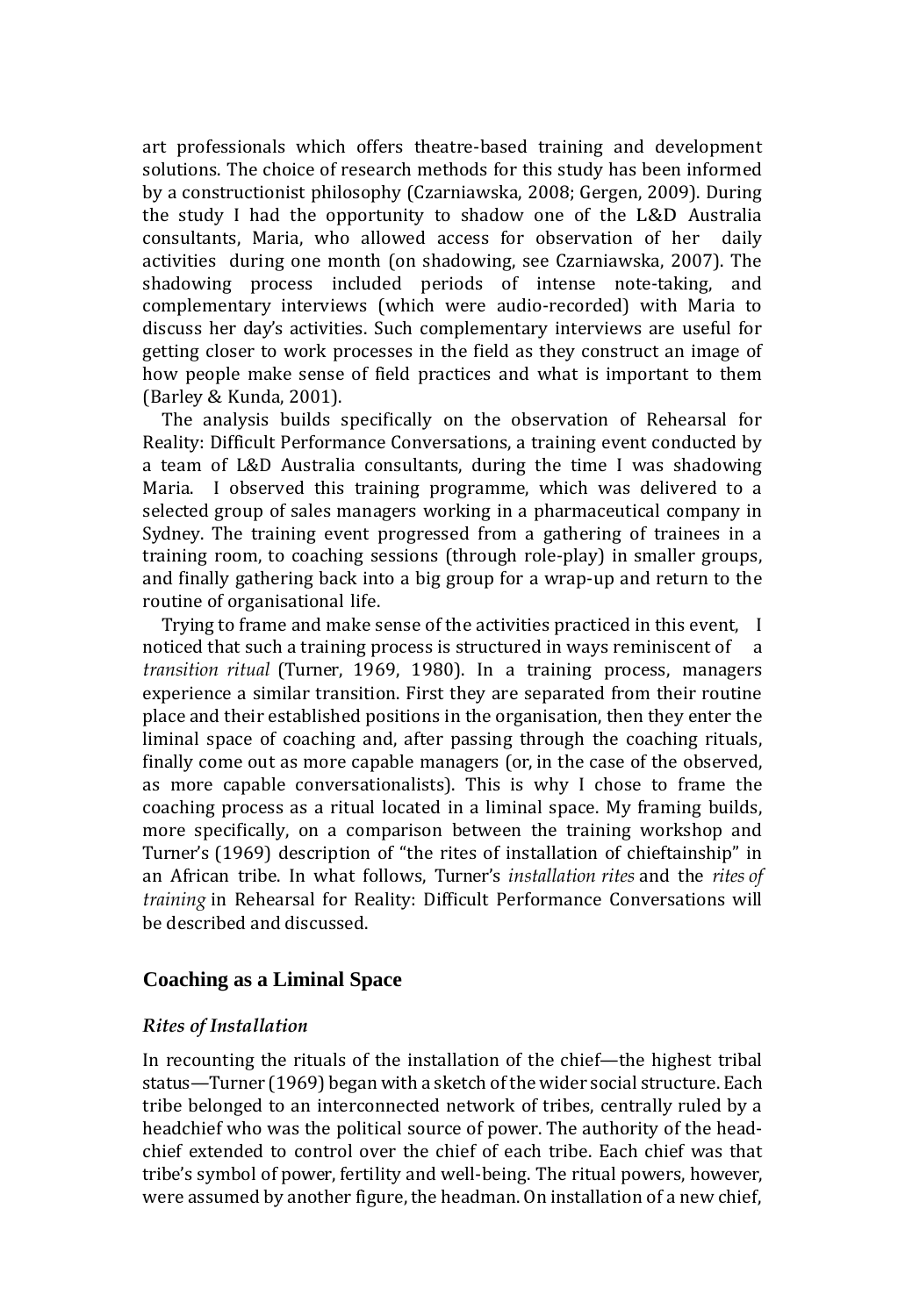the headman guided the prospective chief from the status of an *ordinary tribe member* to the status of *chief* through a series of symbolic performances. On the night of his installation, the chief-to-be was separated from the tribe (hence, symbolically, from his normal status) to spend a night in seclusion. He was accommodated in a newly constructed shelter separated from the village. In that liminal space, the headman conducted the rites of transition. He washed and purified the liminar with the sacred medicine and taught him "medicines of witchcraft" and "wisdom". During this phase the liminar was expected to behave in a humble manner, as befitted the status of a person deprived of all previous or promised privileges. He was also subjected to the *rites of reviling* (Turner, 1969, p. 100); the headman gave ceremonial speeches and reminded the liminar of his wrongdoings. Other tribe members could join in the scolding process. During this ritual, the liminar was passive and humble; he obeyed instructions and embraced the wisdom bestowed upon him by the headman. After passing the transition rituals in the secluded shelter, the liminar was formed anew and bestowed with additional powers to make him capable of coping with his new station in life. These powers were symbolised by the "lukanu bracelet" which had belonged to the headchief, was passed to the headman, and was in turn passed to the new chief on his installation. The lukanu bracelet was believed to have mystical powers responsible for the fertility of the tribal lands and people. The newly installed chief, owning the lukanu bracelet, left the shelter and returned to his tribe, now possessing the essential power and wisdom to rule. In what follows I describe the L&D Australia's training event, building on an analogy with the described rites of installation of the chief in the African tribe.

#### **Rehearsal for Reality: Difficult Performance Conversations**

When the L&D Australia team (five consultants) arrived at the pharmaceutical company, they were directed by Helen, the pharmaceutical company's training and development manager, to enter the training room. During the next hour, they were engaged in the final preparations and organisations for the upcoming training session in which each consultant would be in charge of coaching a small group of managers through the Rehearsal for Reality methodology. The client company had signed up a number of their sales managers (about 25) for a half-day workshop for training on how to deal with challenging conversations with peers or subordinates. L&D Australia had asked in advance for some "case studies" examples of situ- ations potentially containing such "difficult conversations" (as explained by Maria). These became scripts for the role-playing during the session.

In analogy with the installation rites, the main characters of this training ritual can be identified. The participant sales managers (trainees hereafter) resemble prospective chiefs. Guided by their designated L&D Australia coach—the headman—they were to engage in the *rites of coaching* and, empowered by the wisdom bestowed on them, they were to transform into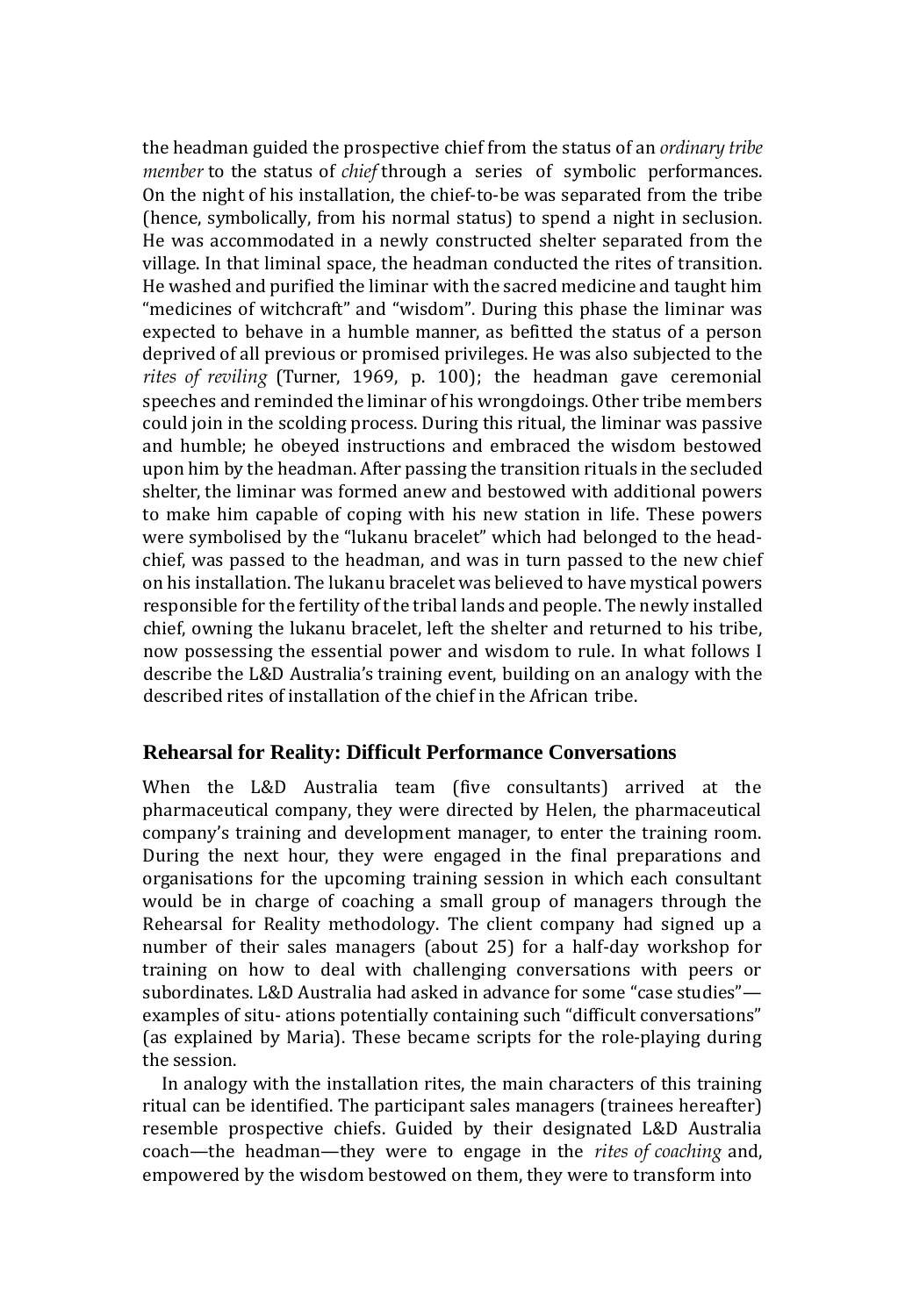managers capable of handling difficult conversations. Participation in this ceremony was not a matter of choice but had been prescribed by the training and development department, the headchief who held the political power. Helen as the training and development manager represented this figure while the L&D Australia consultants—positioned as coaches and organisers of the transition rites—held the ritual powers.

Helen projected L&D Australia's slides on a white screen. The title read: Difficult Performance Conversations: Rehearsal for Reality. She introduced the L&D Australia team to the trainees, took them through the workshop agenda and divided them into several groups, to each of which a coach was assigned. Thus the trainees were separated from the organisation, stripped of their everyday status and prepared for a phase of seclusion through which they were to become capable of dealing with their employees and peers, with newly gained wisdom.

Then each coach took their group to a pre-assigned room. Maria's group consisted of three sales managers: Lucy, Jade and Tony. The coaching sessions most resembled the liminal space of the ritual: during the secluded coachingsessions,trainees/liminarswerealsotopass thecoaching/transition rituals by following the instructions of the L&D Australia coach/headman in order to obtain the wisdom for managing their difficult conversation. This wisdom was introduced by Maria as L&D Australia's main philosophy. She drew a diagram on the board, a triangle with the word *awareness* in the centre and *purpose*, *habit* and *choice* at the vertices. She explained:

We have a purpose in whatever we do but how much of that, we do out of habit and how much is conducted by conscious choice? We hope that through the course ofthis coaching session you gain awareness regarding your unhelpful habits and become attentive to your choices. We won't tell you what to do; just see what possibilities may emerge if you are aware.

In a sense, Maria presented the trainees with the magical formula through which they would obtain the 'self-awareness' required for managing their employees and peers. She taught them, as the headman taught the liminars of the installation rite, the wisdom "which made them feared by their rivals and subordinates" (Turner, 1969, p. 98).

The coaching started with Lucy's problem. She needed to conduct a difficult conversation with one of her sales representatives who had performed very poorly. She was responsible for convincing this man to attend an official performance assessment conducted by Human Resources (HR). Lucy was afraid the employee would refuse to attend this meeting, if she was not able to direct the conversation properly. Maria instructed her as to how to rehearse the conversation:

Let's assume, Lucy, that you're going to let this guy know he has to show up to the HR meeting. Your purpose is to communicate the message that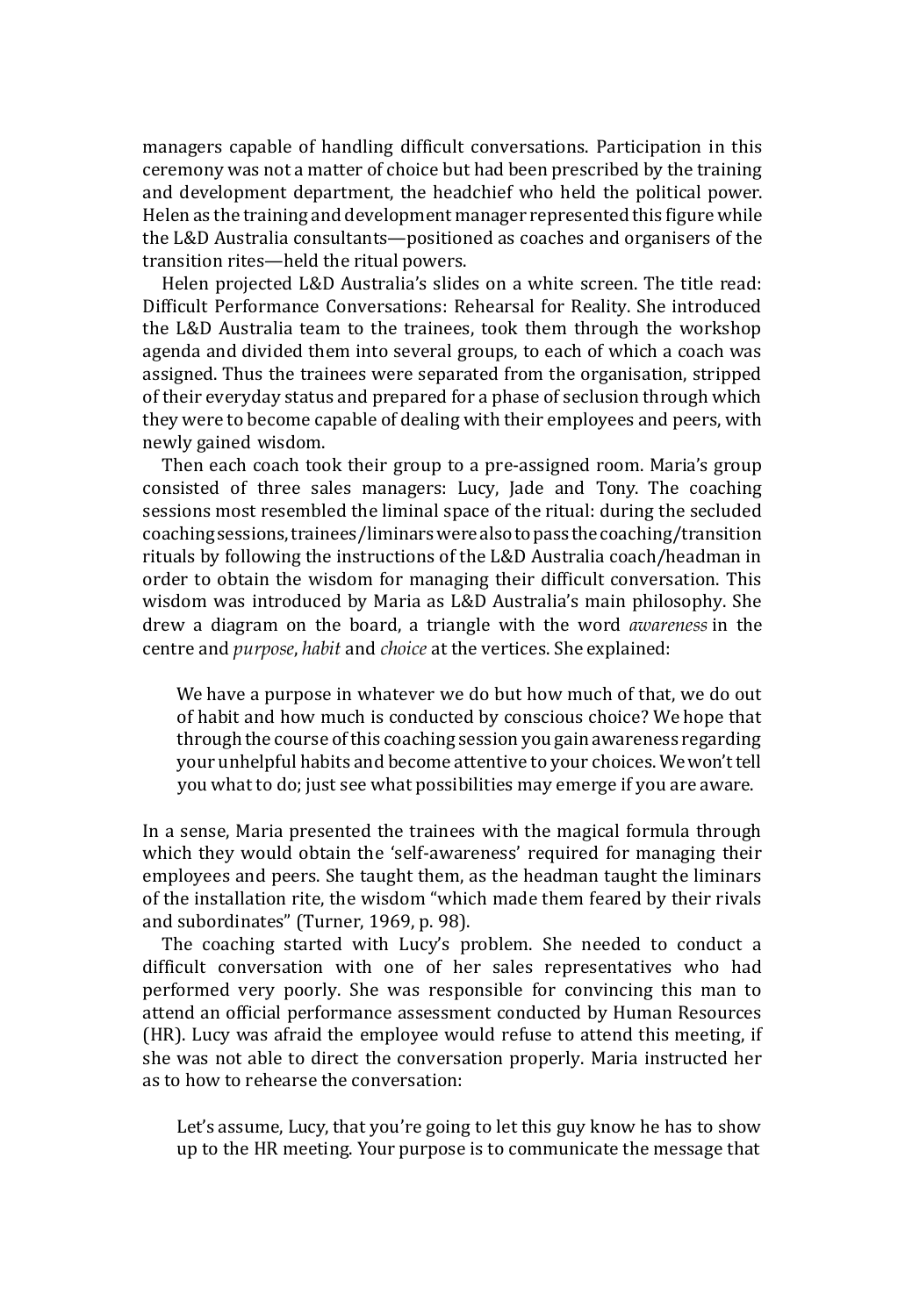there's no possibility to skip this meeting. With this purpose in mind you should try to be mindful of your communication habits and choose to use strategies that meet thepurpose.

In the first role-play, Lucy was going to call the sales representative—now acted by Maria—and direct the conversation as she saw fit. To simulate the conditions of an indirect phone conversation they sat back to back. In the first round of the conversation, Maria/sales representative was very difficult and uncooperative and did not make it easy for Lucy to say what she had called to say.

After the rehearsal, Maria commented on the performance and Lucy's characterisation; then the other participants were also invited to comment. Tony and Jade both pointed to Lucy's unhelpful conversational habits in the role-play and made suggestions as to how she could act better. These comments were welcomed by Lucy, who announced she would take them on board through the second rehearsal. This scene echoed the 'collective reviling' of the liminars of the installation rite by the headman and the other members of the tribe (Turner, 1969, p. 100); in this liminal space, criticism and comments are allowed regardless of official statuses and normal hierarchies. The trainee was supposed to listen to and welcome the suggestions from colleagues who in everyday situations would have not interfered with her style of communication management.

Next, Maria wrote down a summary of their discussion on the board. She concluded that Lucy needed to prepare by having in mind, and communicating, just the *facts* in order to prevent any unexpected reactions from her adversary: "facts matter the most. Try to stay objective and don't get emotional". Then, the group started listing those facts for Lucy. They rehearsed the phone call for the second and third times, followed by more discussions and suggestions. In each role-play, Maria would act out 'the employee' in a different manner, approximating another version of the prospective reality. Maria then suggested that Jade (who was making lots of suggestions) take Lucy's place and act as her so that Lucy could see herself played. Lucy observed the scenario unfolding between Jade and Maria. The group rehearsed Lucy's scenario a few more times until she announced that she felt much more comfortable. Then Maria moved on to Tony and Jade's cases, which were discussed, coached, and rehearsed in the same fashion.

When the group coaching sessions were finished, the L&D Australia consultants led their trainees back to the main training room. Helen led the closing session. She thanked the L&D Australia team and hoped that the sales managers had all taken from the coaching sessions what they wanted to take. After the wrap-up, the sales managers were invited to "check out" by sharing one word that reflected their take on the training programme. They, one by one, articulated their learnings manifested in one word, and the session officially concluded with Helen's wishes for success for future challenging conversations.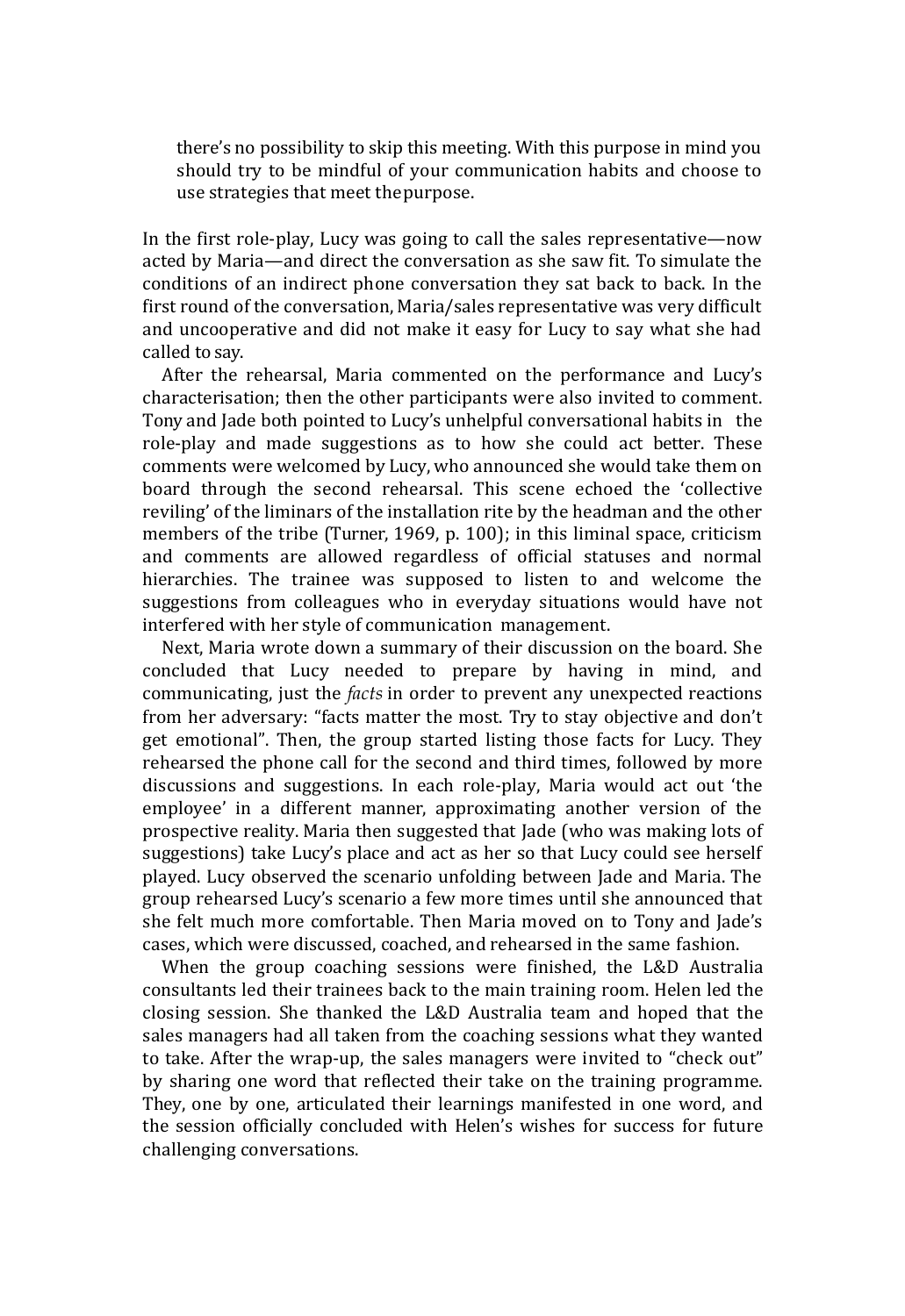#### *Discussion*

The analogical description of the training event above raises questions regarding the implications of the use of theatrical coaching methods by HRD practitioners. First, I will explore the capacities such theatrical training methods may provide for identity construction of organisation members. Later, I will discuss whether theatre was employed as a technology for identity regulation in the studied HRD event.

#### **Theatrical Coaching: Dramatic Experimentation**

As cultural and organisation studies of the condition of liminality have established, statuslessness and liberation from the established social structure may foster creativity in construction of liminar identities (Beech, 2011; Sturdy et al., 2006; Turner, 1980, 1982). What stand out in the above description of the training event, moreover, are the possibilities offered for identity experimentation activated through the dramatic mechanisms of the role-play. This mode of experience can be called *dramatic experimentation*. Three dramatic processes—identified in studies of theatrical training and interventions by Meisiek and Barry (2007)—allowed for such interventions by Meisiek and Barry (2007)—allowed for experimentation during the Rehearsal for Reality training event.

First, the theatrical role-play had *mirror-like* effects in that the trainees were provided with the chance to observe themselves and their organisational life acted out by the L&D Australia coach and by the other trainee-participants. Such *second-order observation* (Luhmann, 1998), as staged by others, reveals the image of "attractive and unattractive" realities of the participants' organisational identities (Meisiek & Barry, 2007,

p. 1806), which arguably may lead to an increase in the organisational audience's reflexivity and target an awareness that alternative ways of being are possible (Schreyögg & Höpfl, 2004). Second, theatrical coaching worked as a *window* to fictive prospective situations the trainees may encounter. According to the trainees and the L&D Australia coaches, the fictive situations scripted and acted out during this session provided accurate approximations of real life situations and personae. This impression is supported by the sheer multiplicity of the scripts offered and emerging through the coaching session, as well as by the speed with which the professional actors produced "real-like" characters (as described by the trainees in conversations about the coaching session) from their learnt repertoire of human characters. This widened the repertoire of the scripts and identities with which the trainees could practice in the safety of the coaching session, and offered a sense of preparedness for dealing with challenging situations in their working life, as pointed out by the trainee/sales managers of Rehearsal for Reality during the training event. Thirdly, theatrical coaching worked as a *passage* between the theatrical reality and everyday routine reality. Rehearsal for Reality provided participation in a fictive reality, a simulated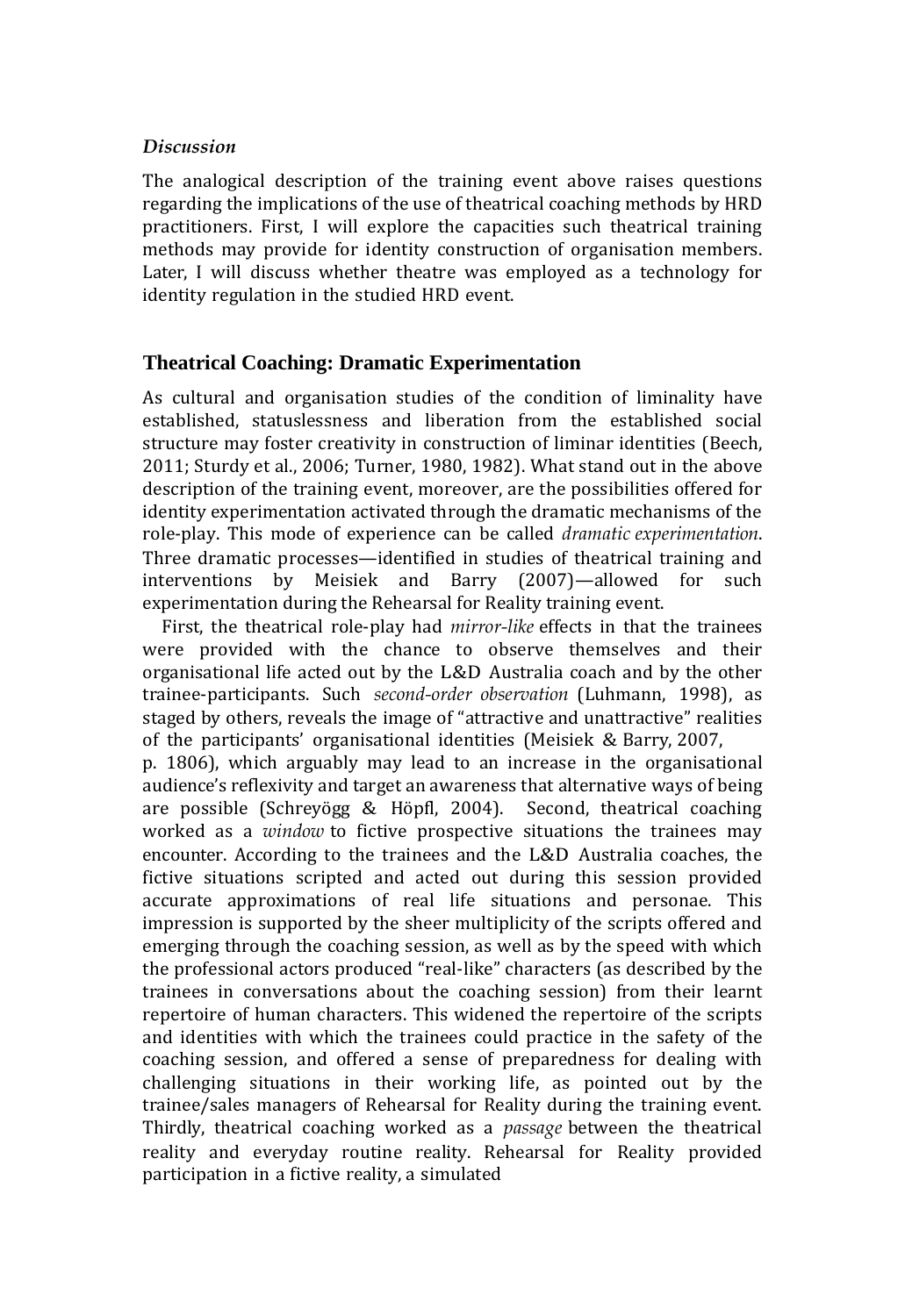situation in which the coach/actor personified the sale managers' adversaries. When the trainees rehearsed their conversations, they participated in the fictionality of the situation and also entered "a domain of action" (Meisiek & Barry, 2007, p. 1806), where they could be creative in trying out new characters and new scripts—in short, new possible identities. In Boal's (1998, pp. 9–10) terms, they became *actors-spectators*  who did not only look at the staged images, but entered "the mirror of the theatrical fiction", transformed the image they saw in it and brought back that trans- formed image or "the image of their desires" to the domain of reality, that of working life. In this sense, Rehearsal for Reality aimed to of working life. In this sense, Rehearsal for Reality aimed to help the trainees to become more capable in improvised action and in widening the range of their everyday performances. According to Schechner (1981, p. 84), rehearsals add to the array of one's "restored behaviour", that is, "known and/or practiced behaviour, either rehearsed, previously known, learned by osmosis since early childhood, revealed during the performance by masters, guides, gurus, or elders, or generated by rules".

Providing opportunities for such dramatic experimentation supports the claim that the trainees are offered freedom from established identities, and an opportunity for reflexivity and identity experimentation during Rehearsal for Reality. But was theatrical coaching employed solely to provide a creative space for self-development in the case of this HRD event? Or were specific subjectivities promoted through rehearsing such Difficult Performance Conversations?

## **Theatrical Coaching: Creative Identity Construction or Identity Regulation?**

To achieve the new status of capable managers/chiefs within the organisation/tribe, the participants of Rehearsal for Reality were to follow the L&D Australia coach/headman's instruction and learn the magic hidden in the 'power of facts'. In order to achieve awareness about their unhelpful habits in conversational situations, they were instructed to reflect on the choices that emerge in each conversation. While within the liminal space of coaching, the trainees were to follow these instructions and respectfully attend to the comments and criticisms of the coach and their colleagues.

When I inquired about L&D Australia's philosophy (purpose, habit, choice, awareness), Maria explained that it means that, in order to reach their purpose, trainees should become aware of their bad communication habits, such as acting emotionally, and instead to learn to communicate the facts. "Facts matter the most," she said, while contrasting "emotional acting" with "objective acting". L&D Australia's training modules, such as Rehearsal for Reality, according to Maria, advocate that in dealing with relationships at the workplace, emotions must be managed. In this sense, a form of emotional labour (Hochschild, 1979) is prescribed. Maria explained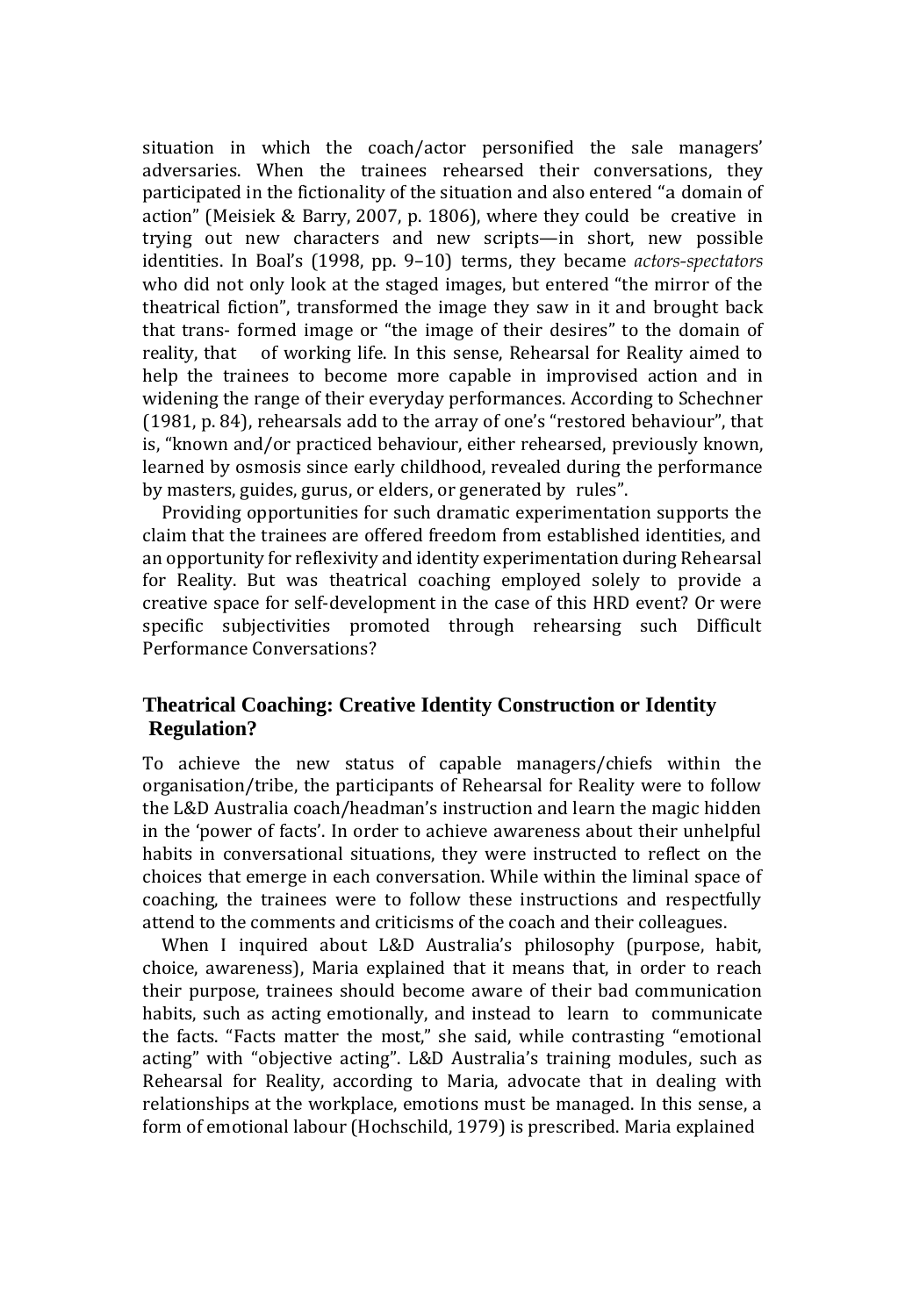that Rehearsal for Reality helps the trainees to access their emotional range and through multiple rehearsals learn to manage it:

As actors we have the ability to access emotions, because we're trained to do so. We can raise emotions in the trainees to show them when they're emotional their conversation would not work. This is because they're in another space with their emotions, because they are not objective. So practicing to manage such emotions would be helpful.

According to Maria, being professional actors, L&D Australia consultants are able to offer scenarios in which the trainees' emotions are triggered. Through rehearsing such challenging situations, the trainees gain insight into how emotions blind their judgments; therefore, such training programs provide the trainees with practices and techniques that equip them with the "objectivity" required to resolve conflict in work situations. Identity regulation, Kunda (2006) argues, is mainly incorporated in HRD practices intended to shape employees' experiences, thoughts and feelings—in short their selves—to be oriented in ways that guarantee organisational objectives (also see Alvesson & Willmott, 2002; Costas & Kärreman, 2016; Watson, 2001). Identity regulation, in this view, shapes the organisational members' selves in a way that their potentials for growth are realised through consolidation of their commitments to the organisational objectives. Through such control, employees are prescribed with the desired "member roles", which can be described as "explicit, detailed, wide-ranging, and systematically enforced prescriptions for what members in good standing are to think and feel about themselves, their work, and the social arrangements under which it is per- formed" (Kunda, 2006, p. 161). It could be said that the desired "objectivity" and "facts" were presented in Maria's account as "special powers" offered to the trainees. To return to the ritual analogy described in the preceding pages, the aim of Rehearsal for Reality, with its strong emphasis on the power of facts and objectivity, was to equip the trainees with the *lukanu of rationality*, which awarded them mystical powers to obtain objectivity, good judgment and wisdom which will lead the organisation/the tribe towards prosperity. As explained earlier, the lukanu bracelet was believed to bestow upon the newly installed chief the essential powers and wisdom to lead their tribe.

Upon closer examination of the theatrical coaching event, contrasting pictures emerge: in one, Rehearsal for Reality widens the range of trainees' spontaneous performances in real work life situations, while in the other it teaches the trainees to regulate their expressions to factual and objective arguments. Such contrasting images can nevertheless be put together, in that they both offer ways to deal with uncertain, unpredictable and uncontrollable aspects of organisational life. This can be further understood in the light of what training and development practices aim at. Höpfl and Dawes (1995, p. 22) emphasise the strong *desire* for "order, control and predictability" in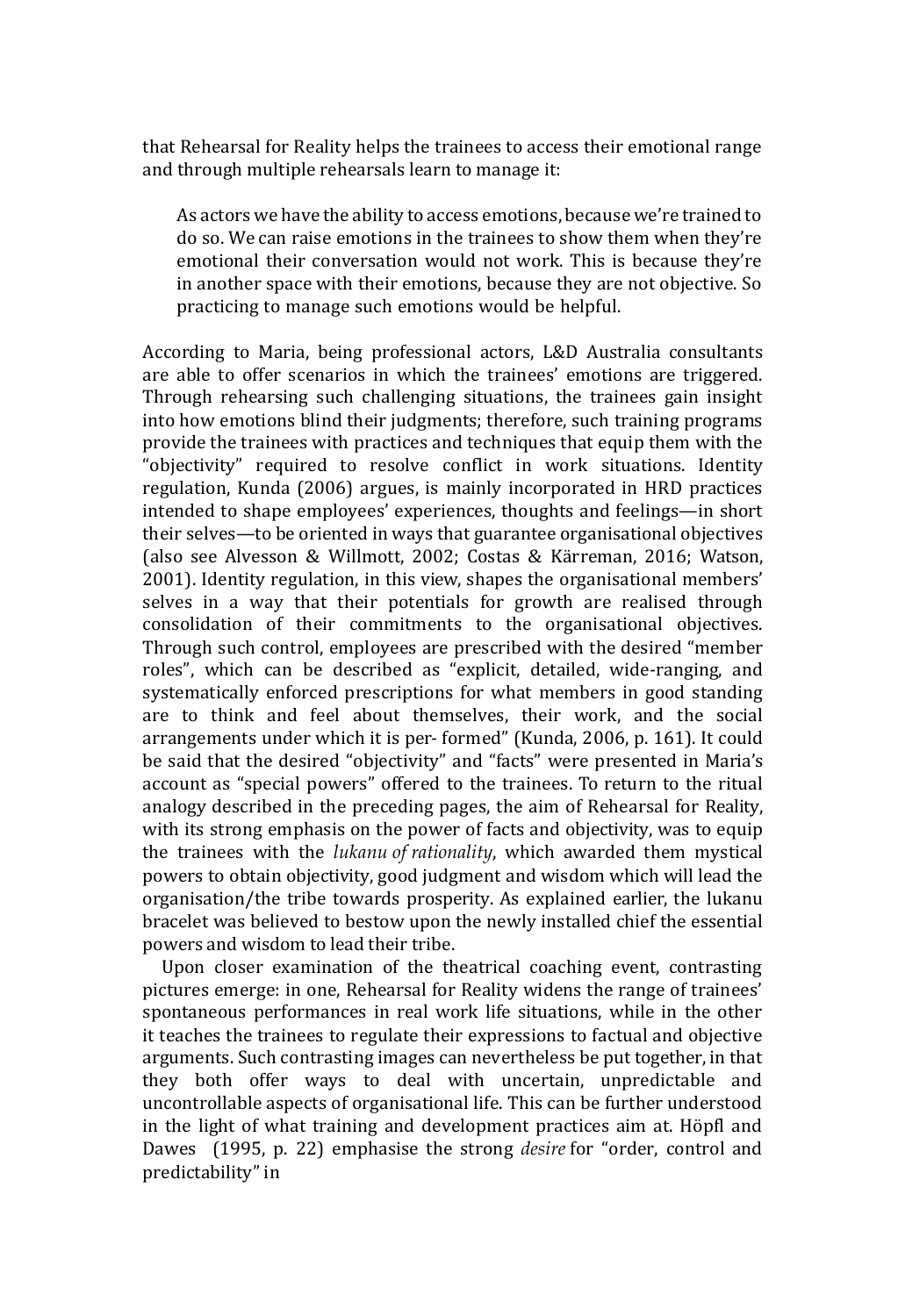organisational life, and argue that HRD practices are expected to realise this desire through the development of organisational members who act with self-awareness in the face of complex, tensioned and unpredictable realities of everyday organising. In this perspective, Rehearsal for Reality can be seen as an effort to create a sense of control over unexpected and uncontrollable organisational life. Through the rehearsals, the trainees are instructed to master their emotions and exert objectivity. To develop such skills, they are invited to practice. As explained by Maria, through Rehearsal for Reality the trainees are pushed out of their comfort zone by rehearsing the unwanted situations. Hence, training by theatre, such as that described, seems to provide an appropriate and creative device for exploring *predictions of unpredictability*. Rehearsal for Reality, therefore, can be viewed as an effort to exert control over what is not controllable, or at least to maintain an important illusion of controllability (Langer, 1975).

#### **Conclusion**

The analysis demonstrated how HRD practices such as coaching create a liminal space for identity construction. Through structural changes to the organisational routines, coaching situations create a liminal space, which induces change in the liminal subjectivities. The chapter thus contributes to theorisation of identity in HRD by conceptualising theatrical coaching as creating a liminal space in which managers, stripped of their managerial positions and responsibilities, are offered freedom to experiment with different characters and personae, observe those performed by other trainees, and change, shape and reconstruct those performed identities without fearing consequences. Use of theatre as a coaching device provides for further creativity in experimentation with different subjectivities and taking actions suitable for hypothetical situations, which may occur in the future. Dramatic experimentation thus offers opportunities for increased reflexivity and adds to the repertoire of scripts and characters the training managers would be able to employ on their return to day-to-day practices, becoming more capable in improvised action. However, as demonstrated in the case of the analysed theatrical coaching event, theatre may be used in paradoxical ways: such coaching technology does create a space for improvisation and creativity, but it may also be used for identity regulation to create organisational selves of rational, self-aware members who can improvise with confidence and contribute to the illusion of controllability in managing organisational life, a quality so desirable in managers.

The present study, however, falls short of the investigation of the longterm impacts of such coaching techniques on trainees' identities. It is imperative to pursue more comprehensive studies of use of theatre in HRD, the ways such practices operate and influence life in organisations, and their implication for identity construction. Hopefully, opportunities to extend such efforts will occur in the future.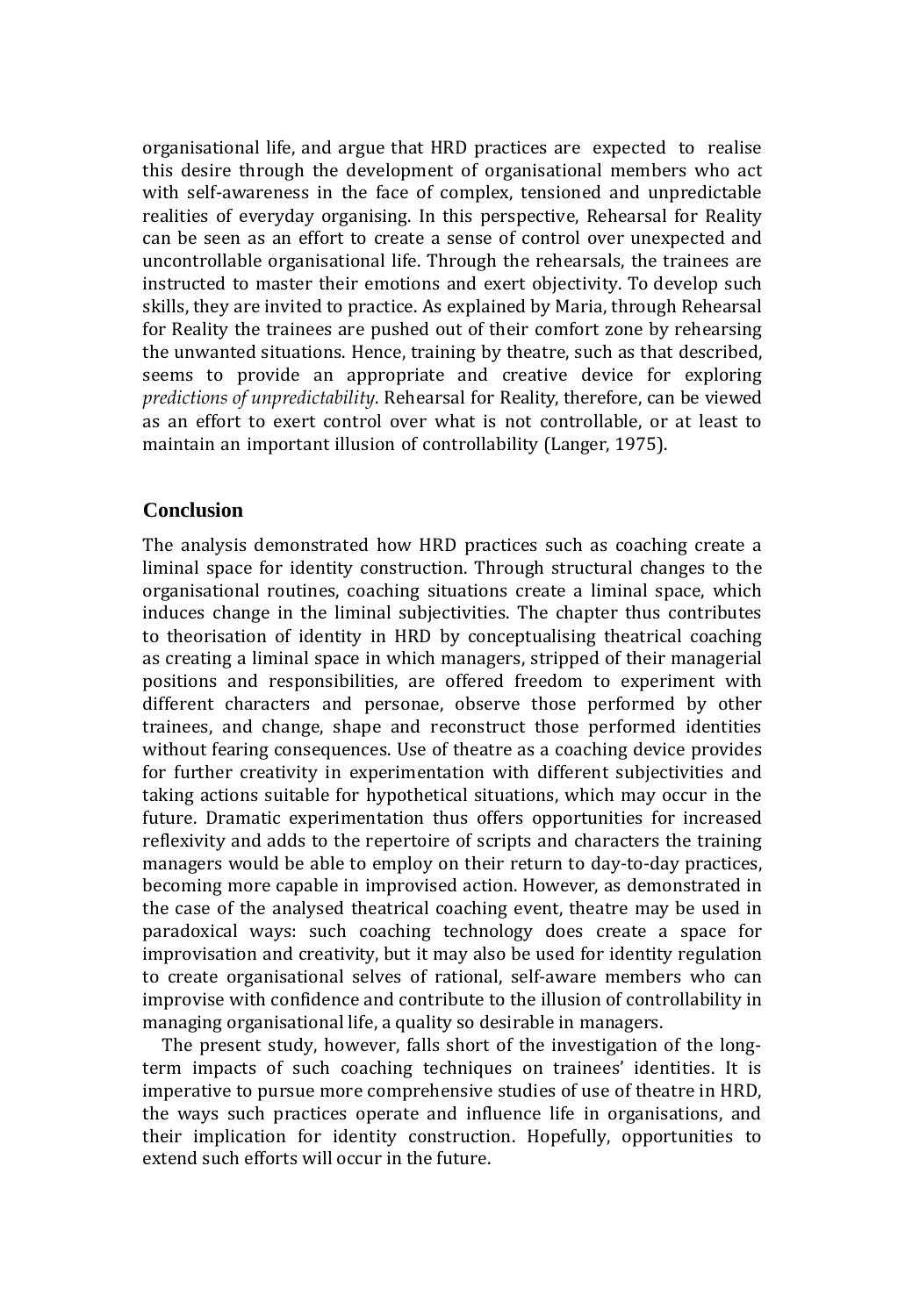#### **References**

Abrahamson, E. (1996). Management fashion. *Academy of ManagementReview*, *21*, 254–285.

Alvesson, M. & Willmott, H. (2002). Identity regulation as organizational control: Pro-

- ducing the appropriate individual. *Journal of Management Studies*, *39*(5), 619–644. Andersson, T. (2012). Normative identity processes in managers' personal development training. *Personnel Review*, *41*, 572–589.
- Barley, S. R. & Kunda, G. (2001). Bringing work back in. *Organization Science*, 12, 76–95.
- Beech, N. (2011). Liminality and the practices of identity reconstruction. *Human Relations*, *64*(2), 285–302.
- Boal, A. (1998). *Legislativetheatre:Usingperformancetomakepolitics*. London and New York: Routledge.
- Borg, E. & Söderlund, J. (2013). Moving in, moving on: Liminality practices in project-based work. *Employee Relations*, *36*, 182–197.
- Borg, E. & Söderlund, J.(2014). Liminality competence: An interpretative study of mobile project workers' conception of liminality at work. *ManagementLearning*, *46*(3),260–279.
- Clarke, M. (1999). Management development as a game of meaningless outcomes. *Human Resource Management Journal*, *9*, 38–49.
- Costas,J.&Kärreman,D.(2016).The boredselfinknowledgework.*HumanRelations*, *69*,61–83.
- Czarniawska, B. (2007). *Shadowing and other techniques for doing fieldwork in modern societies*. Copenhagen: Copenhagen Business School Press DK.
- Czarniawska, B. (2008). *A theory of organising*. Cheltenhamand Northampton: Edward Elgar Publishing.
- Czarniawska, B. & Mazza, C.(2003). Consulting as a liminal space. *HumanRelations*,*56*,267–280.
- Ellis,N.&Ybema, S.(2010).Marketing identities: Shifting circles ofidentification in inter-organizationalrelationships.*OrganizationStudies*,*31*,279–305.
- Eriksson-Zetterquist, U. (2002). Construction of gender in corporations. In B. Czarniawska & H. Hopfl (Eds.), *Casting the other: The production and maintenanceofinequalitiesinworkorganizations*(pp.89–103).London:Routledge.
- Garsten, C. (1999). Betwixt and between: Temporary employees as liminal subjects in flexible organizations. *Organization Studies*, *20*, 601–617.
- Gergen,K.J.(2009).*An invitation to social construction*.London: Sage Publications Ltd.
- Hochschild,A. R. (1979). Emotion work, feeling rules, and social structure. *American Journal of Sociology*, *85*, 551–575.
- Höpfl, H. & Dawes, F. (1995). "A whole can of worms!": The contested frontiers of management development and learning. Personnel Review, 24, 19-28.
- Kunda, G. (2006). *Engineering culture: Control and commitment in a high-tech corporation*. Philadelphia, PA: Temple University Press.
- Langer, E. J. (1975). The illusion of control. *Journal of Personality and SocialPsychology*, *32*, 311.
- Luhmann, N. (1998). *Observations on modernity*. Stanford, CA: Stanford University Press.
- Meisiek, S. & Barry, D. (2007). Through the looking glass of organizational theatre: Analogically mediated inquiry in organizations. *Organization Studies*, *28*, 1805–1827.